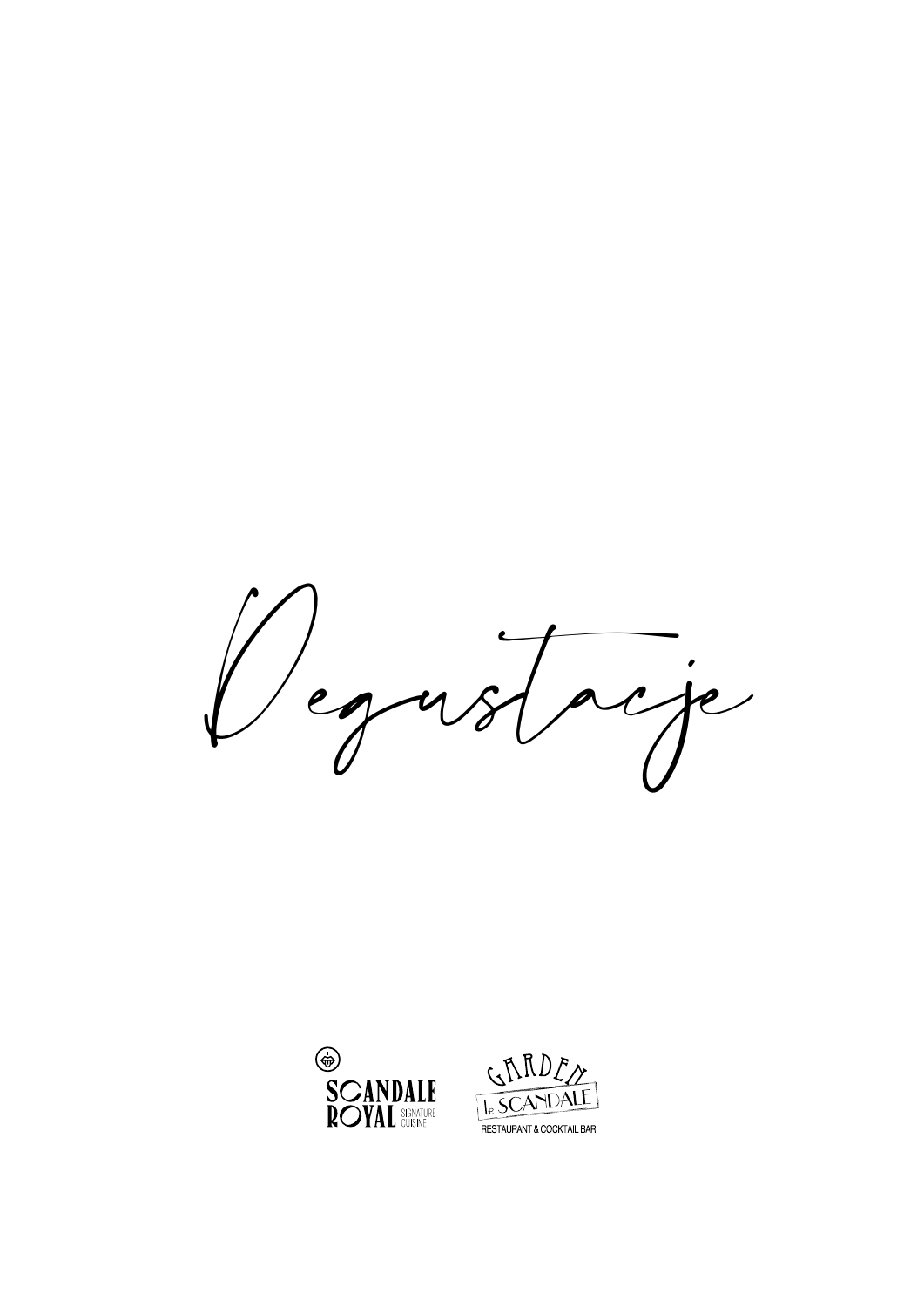POZWÓL NAM PRZENIEŚĆ CIĘ W ŚWIAT ALKOHOLI.

POZNAJ ICH RÓŻNICE W SMAKU I W ZAPACHU.

BĄDŹ SPECJALISTĄ WŚRÓD SWOICH ZNAJOMYCH. ŚWIADOMIE DOKUJ WYBORÓW. DOBIERAJ ALKOHOL POD SPECJALNE OKAZJE. BĄDŹ PROFESJONALISTA.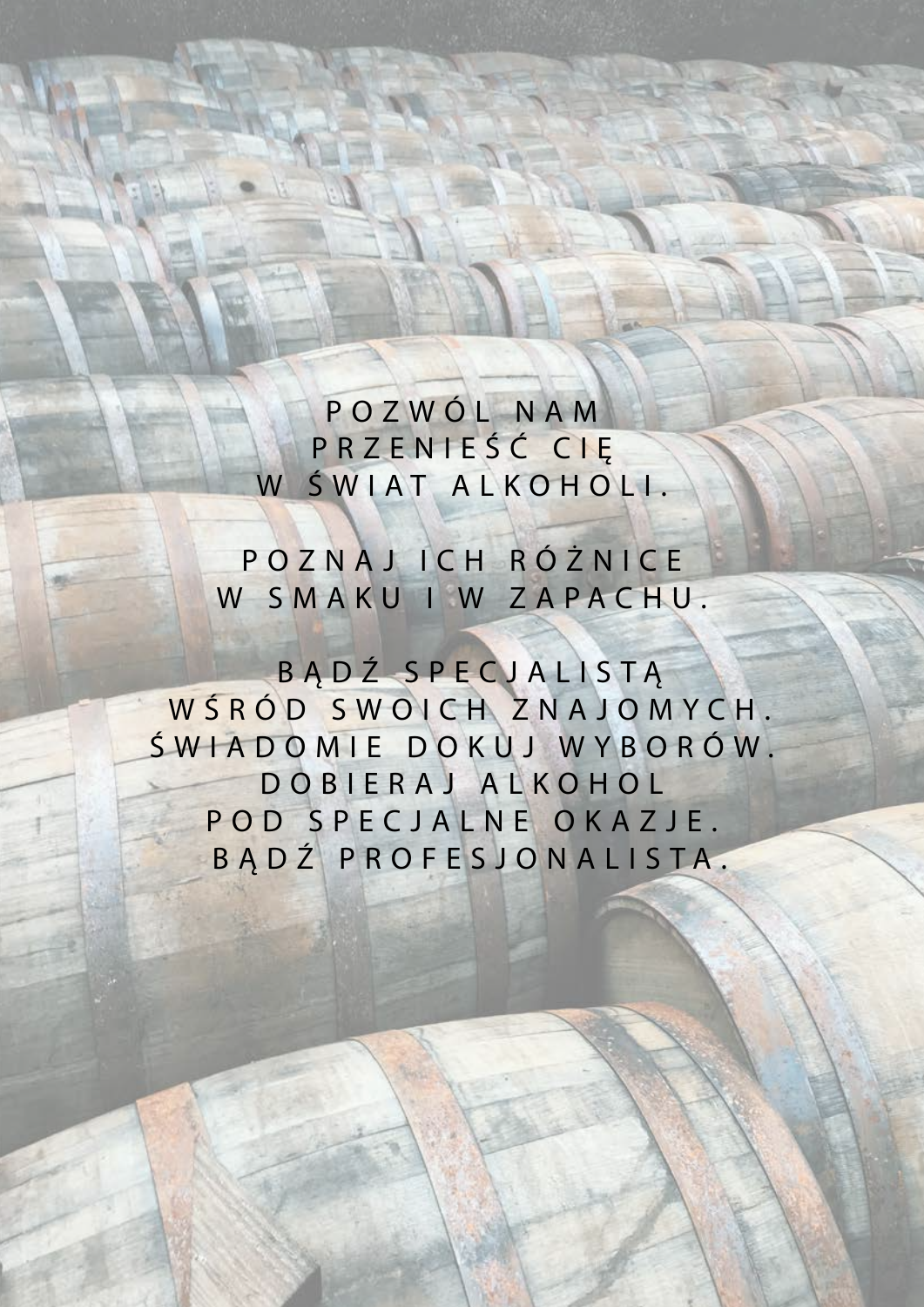DO KAŻDEGO Z PONIŻSZYCH SETÓW KAŻDA Z GRUP OTRZYMUJE: WODĘ, PRZEKĄSKI

W PRZYPADKU WHISKY DODAWANA JEST: MAPA SZKOCJI Z PODZIAŁEM NA REGIONY PRODUKCJI WHISKY

W KATEGORII BLIND TEST: PROSTOKĄTNA KARTKA Z MIEJSCEM NA KIELISZKI DEGUSTACYJNE I MIEJSCEM NA NOTATKI

POZNAJ RÓŻNICE W REGIONACH I KRAJACH PRODUKCJI WHISKY

JACK DANIEL'S JAMESON

CANDIAN CLUB(GARDEN) / WILD FIELDS(SR)

CHIVAS 12

CENA : 20 ML – 80 ZŁ ; 40 ML 120 ZŁ / OSOBA CZAS TRWANIA OKOŁO 40 MINUT W ZALEŻNOŚCI OD INTERAKCJI

Szkocka Whisky ZY REGION PRODUKCJI MA ZNACZENIE

SZKOCKIE WHISKY/ REGIONY/ RÓŻNICE

CHIVAS 12 GLENGLASSAUGH TORFA GLENDRONACH 12 BENRIACH THE TWELVE BENRIACH COURIOSITAS AUCHENTOCHAN

**Clay** 

CENA : 20 ML – 140 ZŁOTYCH; 40 ML 180 ZŁOTYCH CZAS TRWANIA OKOŁO 1 GODZINY W ZALEŻNOŚCI OD INTERAKCJI

REGIONY/ BECZKI/ SPOSÓB PRODUKCJI/ OKRES LEŻAKOWANIA

JACK DANIEL'S JACK DANIE'S RYE GENTLEMAN JACK JAK DANIEL'S SINGLE BARREL WOODFORD RESERVE

CENA : 20 ML – 120 ZŁOTYCH ; 40 ML – 160 ZŁOTYCH CZAS TRWANIA OKOŁO 1 GODZINY W ZALEŻNOŚCI OD INTERAKCJI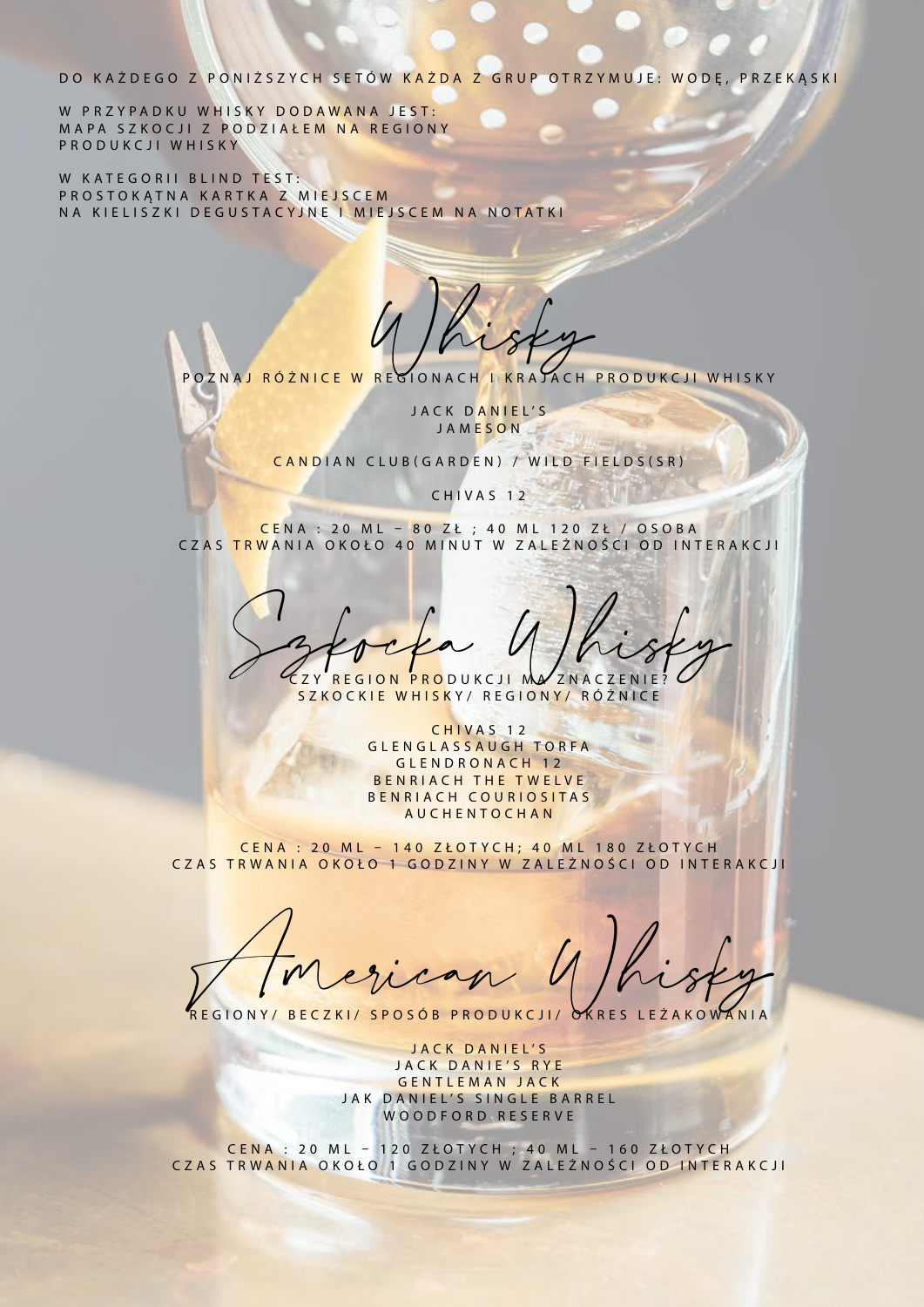Uhisty

CIEKAWE CZY WIESZ JAKI TO PRODUKT NIE PRÓBUJAC GO, A WYKORZYSTUJĄC JEDYNIE WĘCH I WZROK

WYBÓR CZTERECH RODZAI WHISKY SPOŚRÓD :

AMERYKAŃSKA \*SZKOCKA \*IRLANDZKA \* KANADYJSKA \* BLENDED WHISKY \*SINGLE MALT

CZAS TRWANIA OKOŁO 1,5 GODZINY W ZALEŻNOŚCI OD INTERAKCJI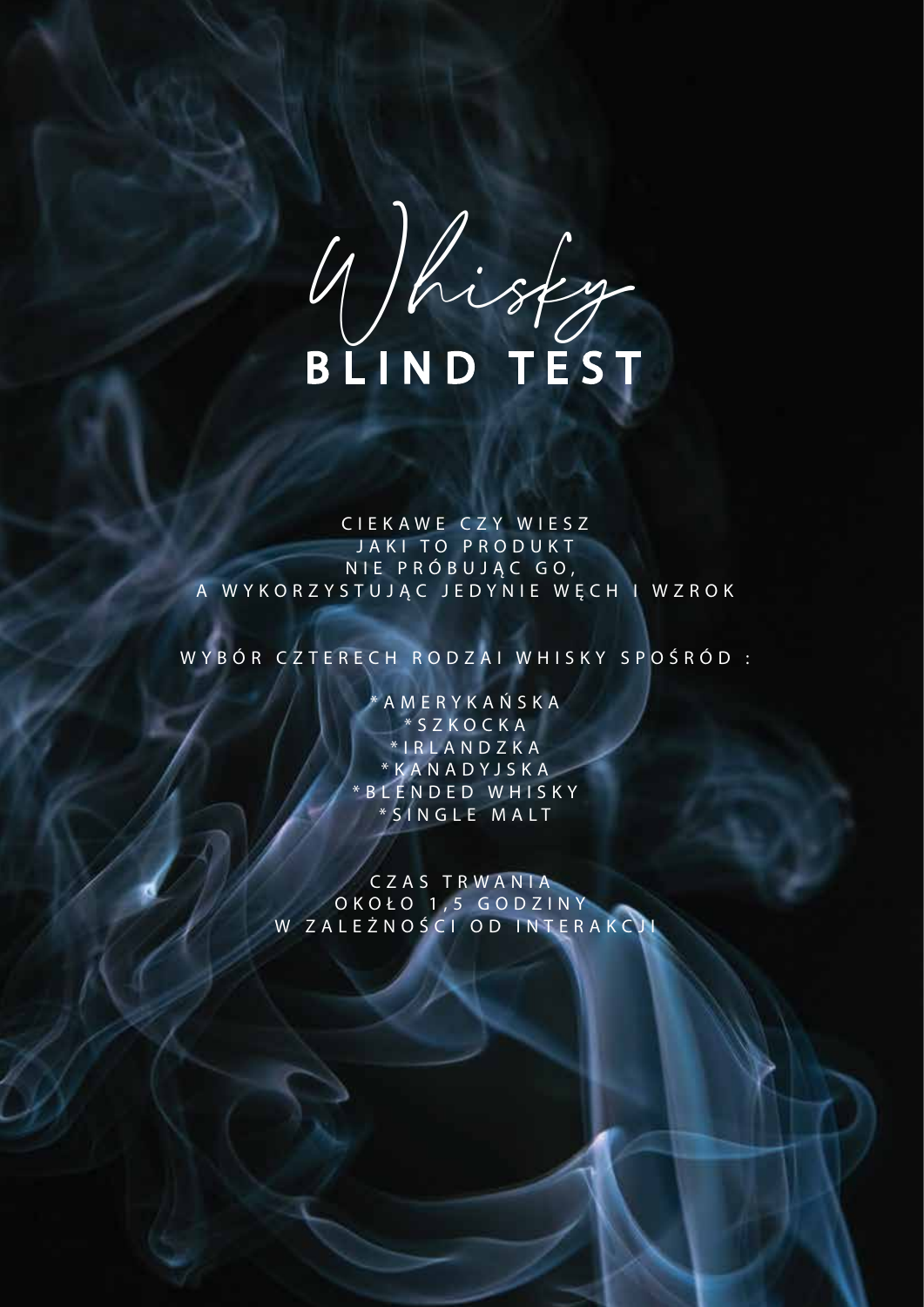Wodka

 $\circ$ 

WÓDKA TEŻ MOŻE SMAKOWAĆ W TEMPERATURZE POKOJOWEJ, POKAŻE CI JAK WYCZUĆ NUTY SMAKOWE I POZNAĆ RÓŻNICE POMIĘDZY POSZCZEGÓLNYMI PRODUKTAMI ORAZ JEJ HISTORIĘ.

> FINLANDIA VODKA OSTOYA CHOPIN POTATO BELVEDERE MŁODY ZIEMNIAK

CENA: 20 ML – 90 ZŁOTYCH ; 40 ML 120 ZŁOTYCH CZAS TRWANIA OKOŁO 1 GODZINY W ZALEŻNOŚCI OD INTERAKCJ

HISTORIA POLSKIEGO GORZELNICTWA, AROMATYZACJA OWOCAMI I ZIOŁAMI, NALEWKI.

\*OFERTA INDYWIDUALNIE DOPASOWANA DO GRUP W ZALEŻNOŚCI OD PRODUKTÓW, KTÓRE OBECNIE POSIADAMY W LOKALU

> POKAŻĘ CI, ŻE MOŻNA ZAKOCHAĆ SIĘ W TYM PRODUKCIE OD EGIPCJAN PRZEZ KRAJE OSMAŃSKIE, NIDERLANDY, ANGLIĘ, AŻ DO AFRYKI I AMERYKĘ POŁUDNIOWĄ

> > BEEFEATER GIN FORDS GIN HENDRICKS COLOMBIAN

CENA: 20 ML – 100 ZŁOTYCH; 40 ML – 140 ZŁOTYCH CZAS TRWANIA OKOŁO 1 GODZINY W ZALEŻNOŚCI OD INTERAKCJI